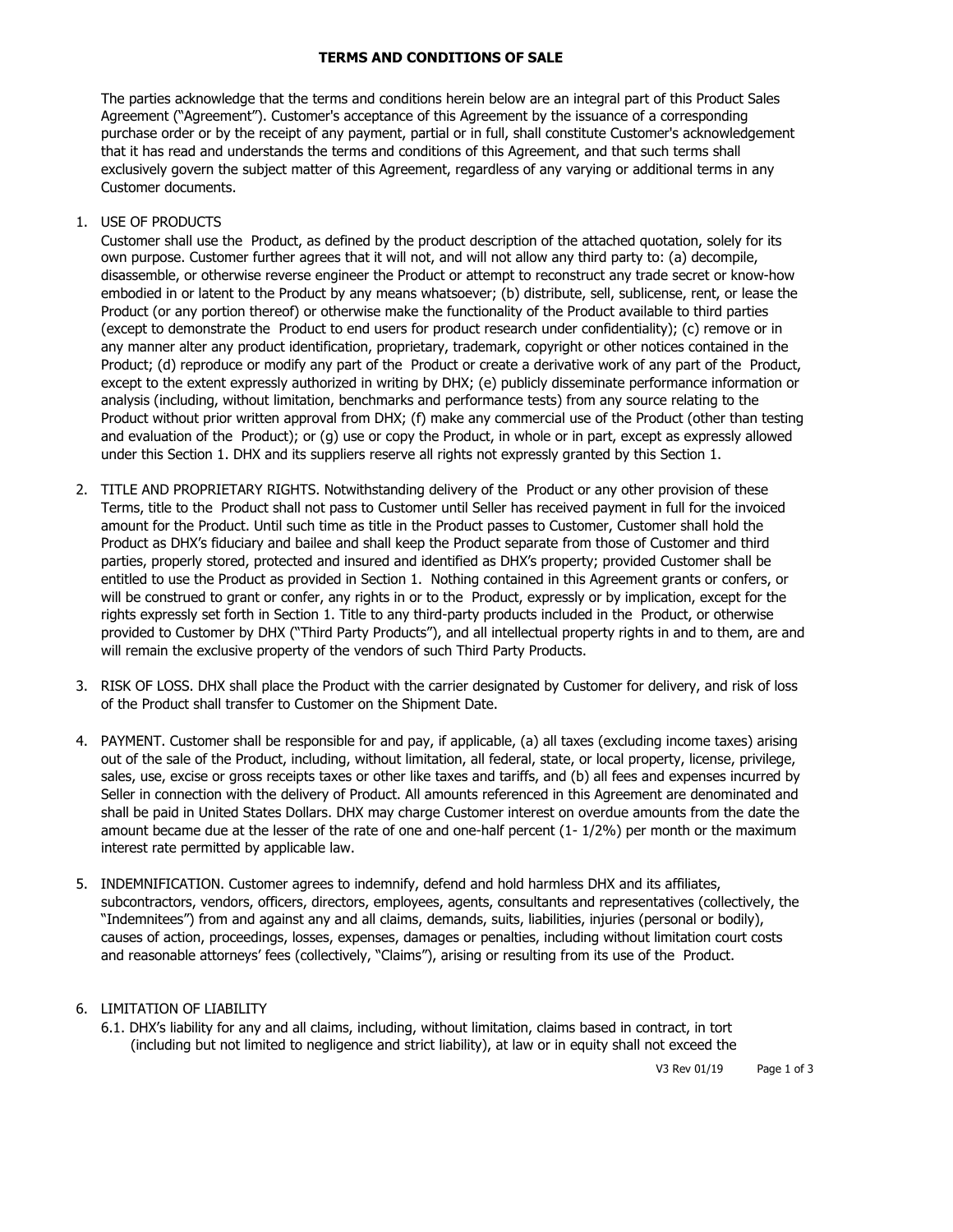Customer-paid fees for the applicable Products.

- 6.2. DHX shall have no responsibility or liability for equipment, software or services supplied by persons other than DHX or for modifications to any Product made by persons other than DHX personnel.
- 6.3. IN NO EVENT SHALL EITHER PARTY BE LIABLE FOR ANY PUNITIVE, INCIDENTAL, SPECIAL, INDIRECT, OR CONSEQUENTIAL DAMAGES (INCLUDING, BUT NOT LIMITED TO, LOSS OF USE, LOSS OF DATA, LOSS OF BUSINESS AND LOSS OF PROFITS (OTHER THAN WITH RESPECT TO THE PAYMENTS OWING TO DHX) ARISING UNDER OR IN CONNECTION WITH THIS AGREEMENT, EVEN IF SUCH PARTY HAS BEEN ADVISED OF THE POSSIBILITY OF SUCH DAMAGES. THE LIMITATION OF DAMAGES AND REMEDIES AS PROVIDED IN THIS SECTION 6 CONSTITUTE CUSTOMER'S SOLE AND EXCLUSIVE REMEDIES AND MEASURE OF DAMAGES.
- 7. WARRANTY DISCLAIMER. THE PRODUCT IS PROVIDED "AS IS" AND ANY USE WILL BE AT CUSTOMER'S SOLE RISK. DHX AND ITS SUPPLIERS MAKE NO REPRESENTATIONS OR WARRANTIES OF ANY KIND, EXPRESS OR IMPLIED, WITH RESPECT TO THE PRODUCT INCLUDING, WITHOUT LIMITATION, ANY IMPLIED WARRANTIES OF MERCHANTABILITY, TITLE, FITNESS FOR A PARTICULAR PURPOSE, INFORMATIONAL CONTENT, SYSTEM INTEGRATION, ENJOYMENT, NONINFRINGEMENT OR ANY OTHER WARRANTIES ARISING OUT OF COURSE OF DEALING, USAGE OR TRADE.
- 8. CONFIDENTIAL INFORMATION. Customer agrees that all works of authorship, computer programs (in both source code and object code forms), know-how, techniques, inventions, discoveries, improvements, secret processes, trade secrets, trademarks, trade dress, copyrights and patentable subject matter, and any and all business, technical and financial information Customer obtains from DHX constitutes DHX confidential property ("Confidential Information"), provided that it is identified as confidential at the time of disclosure or should be reasonably known by Customer to be Confidential Information due to the nature of the information disclosed and the circumstances surrounding the disclosure. Notwithstanding any foregoing marking requirements, the Product, technical information and other code or data of any type provided by DHX (or its agents) to Customer will be deemed Confidential Information of DHX without any marking or further designation. Except as expressly authorized herein and in accordance with the Mutual Non-Disclosure Agreement between the parties, incorporated herein by reference, Customer will hold in confidence and not use or disclose any Confidential Information.

## 9. GENERAL

- 9.1. Governing Law. This Agreement shall be governed by and construed in accordance with the internal laws of the State of Georgia, without regard to conflicts of law principles or the United Nations Convention on Contracts for the International Sale of Goods. Each of the parties irrevocably agrees and consents (a) to the exercise of personal jurisdiction over it by the state or superior courts of the State of Georgia or by the United States District Court for the Northern District of Georgia; and (b) that if it brings an action, such action shall be instituted exclusively in one of the courts specified in (a) above. Service of process provided in accordance with Section 13 below shall be effective and sufficient to establish jurisdiction and venue in such court in any such action.
- 9.2. Waiver/Modification. The failure by a party to enforce any provision of this Agreement will not be deemed a waiver of future enforcement of that or any other provision. No waiver of any of the provisions of this Agreement will be deemed, or will constitute, a waiver of any other provision, whether or not similar, nor will any waiver constitute a continuing waiver. Any waiver, amendment, supplementation or other modification of any provision of this Agreement will be effective only if it is in writing and signed by both parties.
- 9.3. Severability. If any provision of this Agreement is determined to be invalid or unenforceable by a court of competent jurisdiction, such determination will not affect the validity or enforceability of any other provision of this Agreement.
- 9.4. Entire Agreement. This Agreement together with the Mutual Non-Disclosure Agreement represent the entire agreement between the parties hereto concerning the subject matter of this Agreement and supersedes any and all prior or contemporaneous oral or written statements, agreements, correspondence, quotations and negotiations related to the subject matter thereof, entered into by the parties.
- 9.5. Compliance with Laws and Regulations. Customer is responsible for complying with any and all applicable federal, state and local laws, codes, ordinances, rules, regulations, and administrative